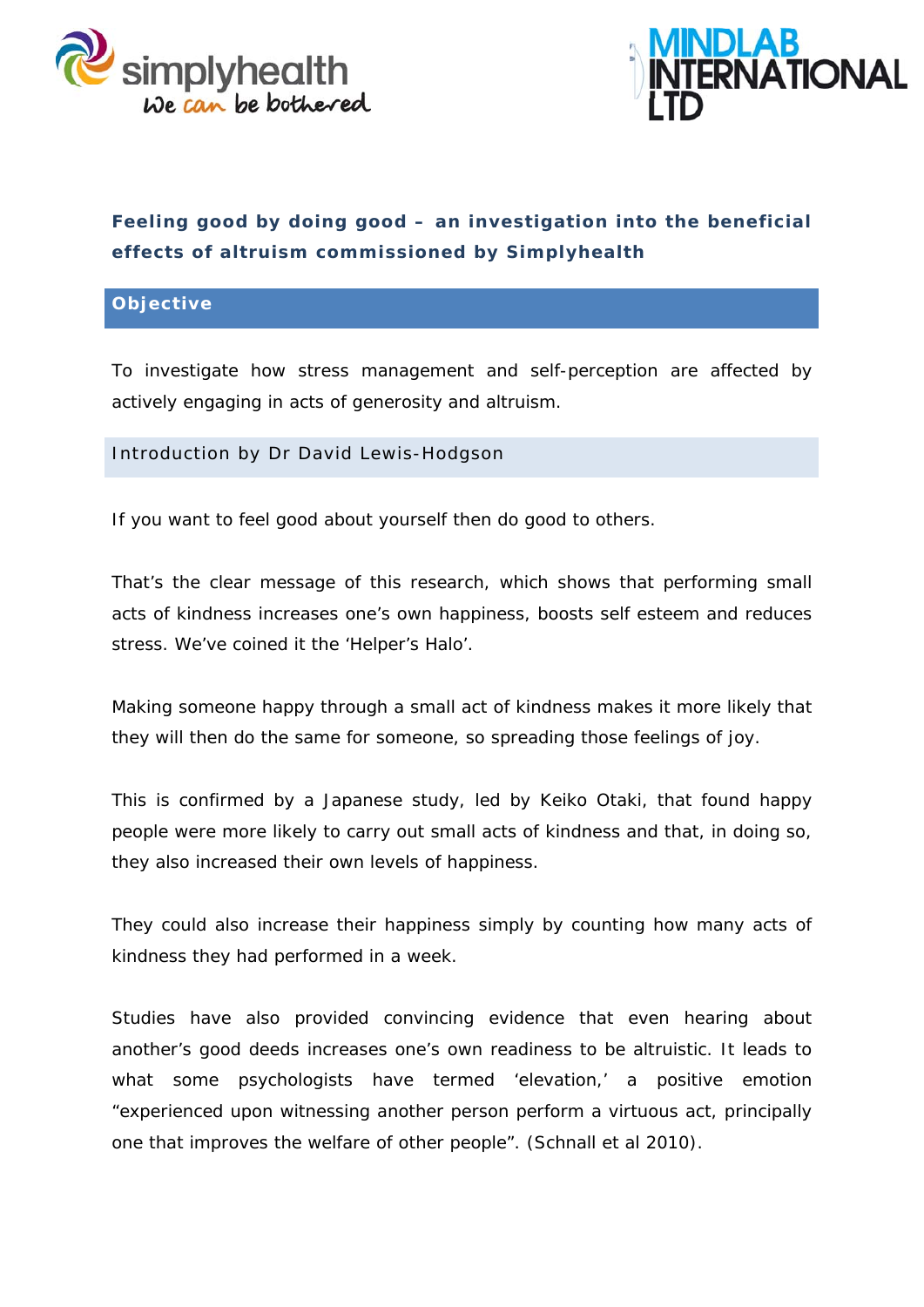People experiencing 'elevated' emotions report being inspired, uplifted and motivated to perform similar acts of kindness themselves.

In summary, therefore, being spontaneously kind is not only going to increase the happiness of those around you but also significantly enhance your own sense of wellbeing.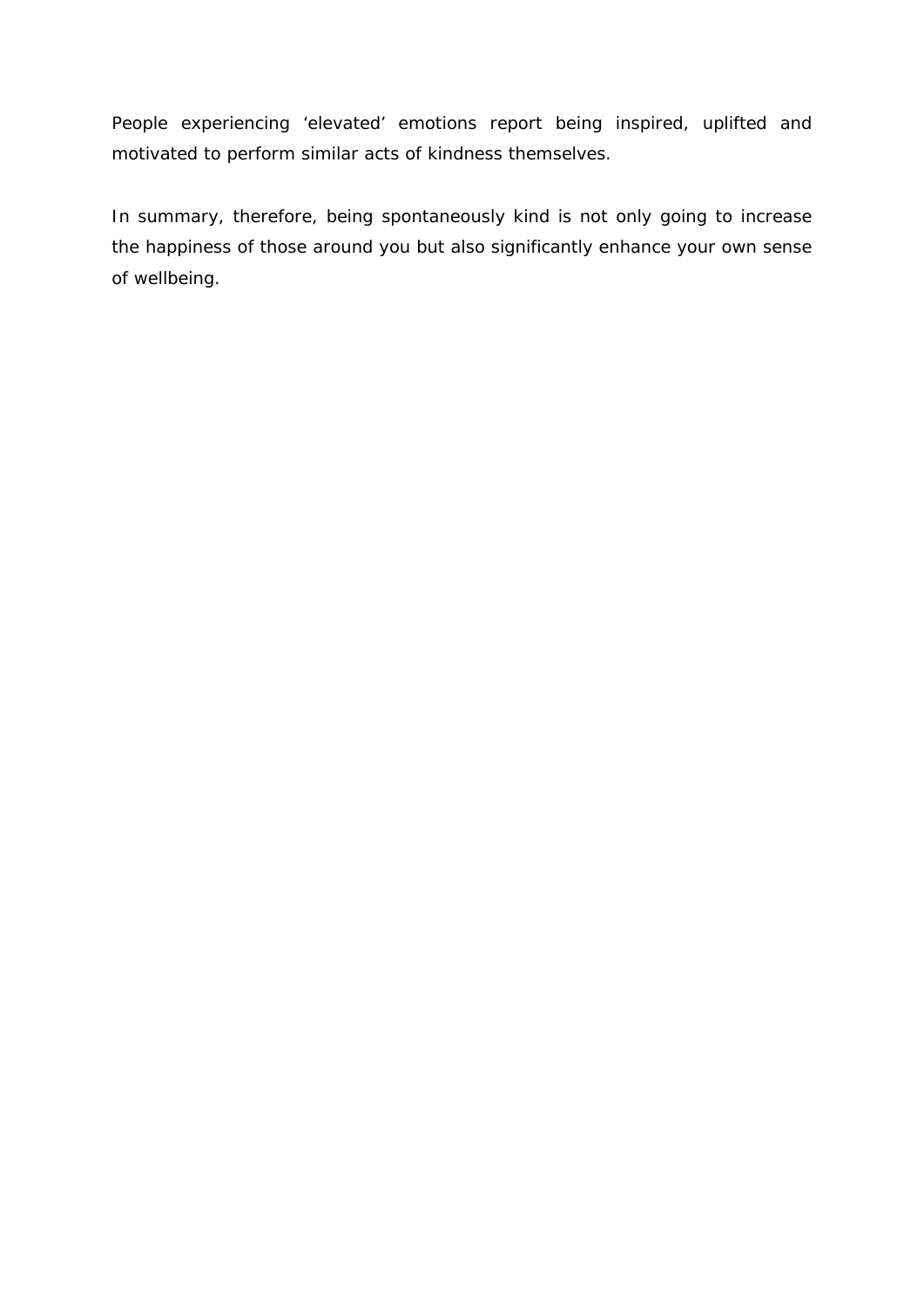## **Psychological background**

Altruism can be defined as the practise of unselfish concern for the welfare of others, without obligation or personal gain.

Altruistic behaviour is associated with religious morals and values, for example Christianity and Buddhism, and is a major interest for psychologists, evolutionary biologists and ethologists. There are many theories of altruism and these are mainly related to evolutionary models, whereby individuals act in an altruistic way in order to improve the survival rates of the group.

Research has shown that, when individuals anonymously donate to charities, an area of the brain which is associated with reward is activated in the same way as when monetary rewards are gained (Harbaugh et al, 2007, Moll et al, 2006). So selfless generosity activates a primitive part of the brain which is usually activated in response to basic human needs, which suggests that this kind of behaviour is actually basic to the brain, pleasurable and innate.

Altruism is also beneficial to the physical and mental health and wellbeing of individuals (Post et al, 2008, Schwart &Sendor, 1999). Research has found that individuals who act altruistically have higher levels of mental health, higher self esteem and better life adjustment skills (Brunier et al, 2002, Schwartz et al, 2003). In one study which followed 400 women over 30 years, 52% of those who did not engage in charity or volunteer work experienced a major illness, compared to 36% of those who did engage in volunteering.

Harvard psychologist David McClelland coined the term 'Mother Teresa effect', based on his 1988 study examining the effects of watching altruistic behaviour. During this study, McClelland and colleagues measured salivary Immunoglobin A, an antibody which protects the upper respiratory tract from infection, in a group of medical students. Whilst watching altruistic behaviour, IgA levels increased, suggesting that altruistic behaviour is physiologically helpful, as well as psychologically. The physiological benefits of caring behaviour have also been noted by Rein, Atkinson, and McCraty (1995).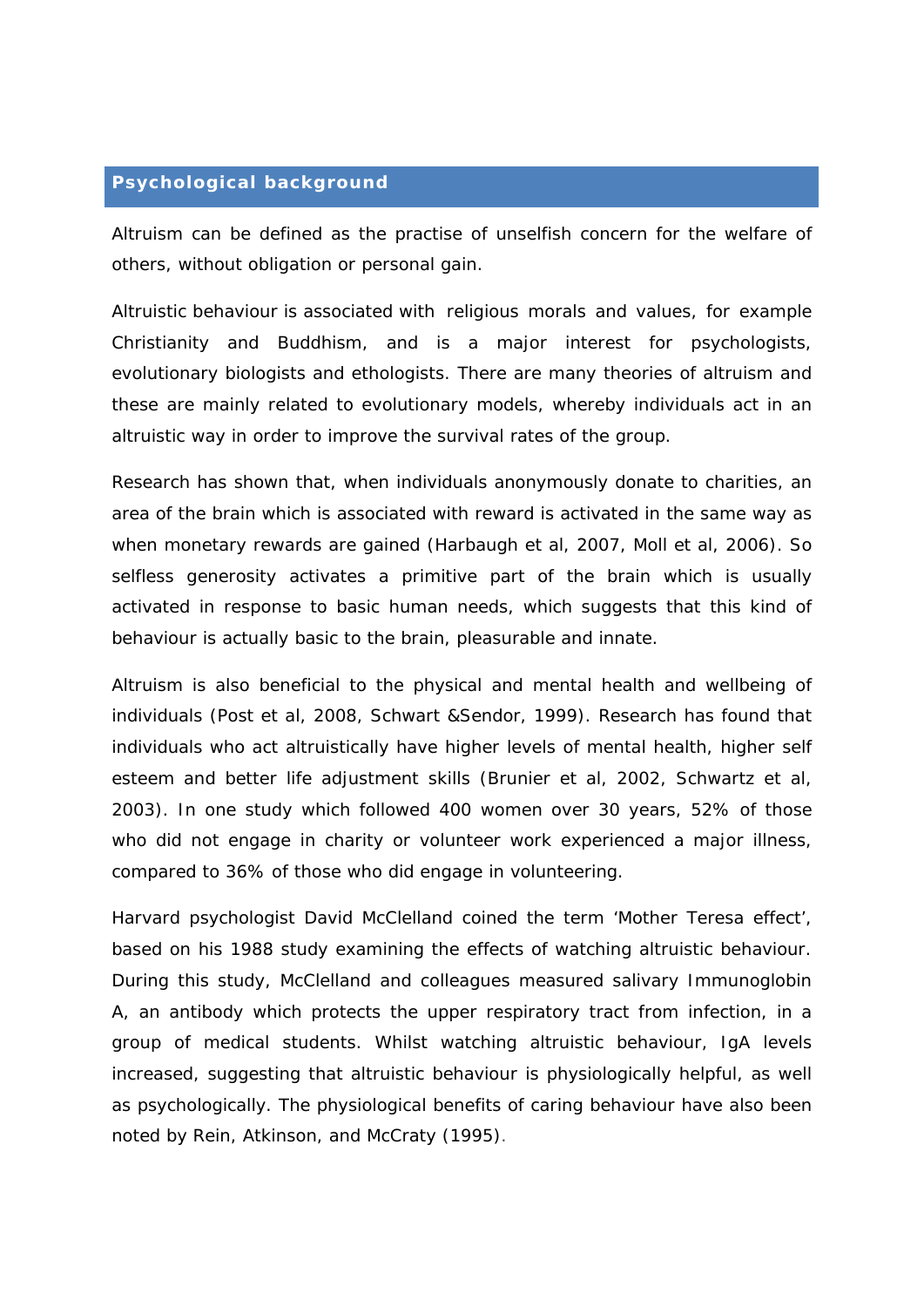Altruistic behaviour is linked to an increase in the hormone and neurotransmitter Oxytocin (Baumgartner et al, 2008), which is related to maternal behaviour and bonding, and has been named as the 'cuddle hormone'.

Based on previous research, this study investigated the effects of altruistic behaviour on individual stress and emotional states.

#### **Summary of results**

- After a period of generosity, people are able to better deal with stress
- People who engage in active altruism are less likely to become stressed quickly and easily
- Participants' self esteem and self-perception increased and anger levels reduced after the period of altruistic behaviour

### **Methodology**

Experimental work was carried out at the Mindlab International laboratory at the Sussex Innovation Centre in Brighton. The study was conducted 27 July- 4 August 2010. Six participants were recruited (3xmale & 3xfemale aged 18 to 55) to take part in the study.

In the laboratory, participants signed an informed consent and were connected to monitoring equipment to record their skin conductance (EDA) and heart rate. They completed a number of psychological tests relating to their current emotional states and personality traits.

Participants were then put through a series of stressful situations using standard active and passive stress techniques. These included quick fire mental arithmetic tests and time constrained Stroop tests (appendix 1).

Upon completion of the lab tasks, participants were instructed to spend the next nine days actively seeking out ways of being kind towards others in a selfless manner. Mindlab staff did not dictate what acts of altruism should be conducted or the frequency of acts. Each evening participants were contacted by a Mindlab researcher for a progress report and a written log of acts was also requested.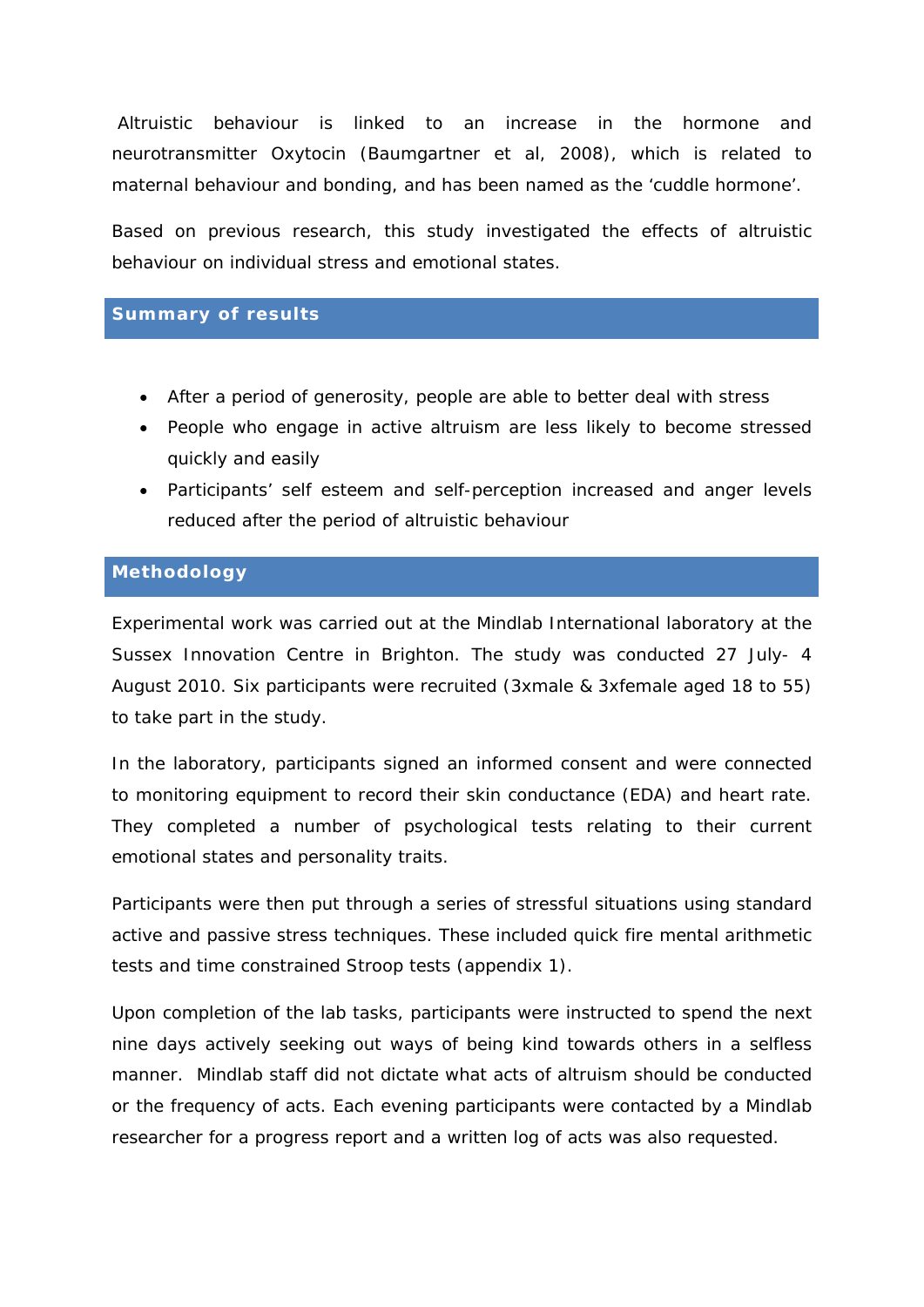After nine days, the participants were invited back to the lab and the psychological testing was repeated in order to compare their emotional states and beliefs to those before the study took place. Again, EDA and heart rate were recorded during stressor activities.

The first and second sessions were then compared to see if acts of kindness affect our ability to deal with stress or how we perceive ourselves.

### **Results**

#### Psychological test results

Five written tests were given to the participants in both sessions. Session 1 relates to the lab work prior to acts of altruism and session 2 refers to after.



*Figure 1. Self Esteem Scores.* 

As can be seen in figure 1, after a period of altruistic behaviour self esteem has increased in nearly all participants and on average self esteem has increased by 30.8%. This is consistent with academic research which shows that self esteem and self worth increases after selfless acts of kindness.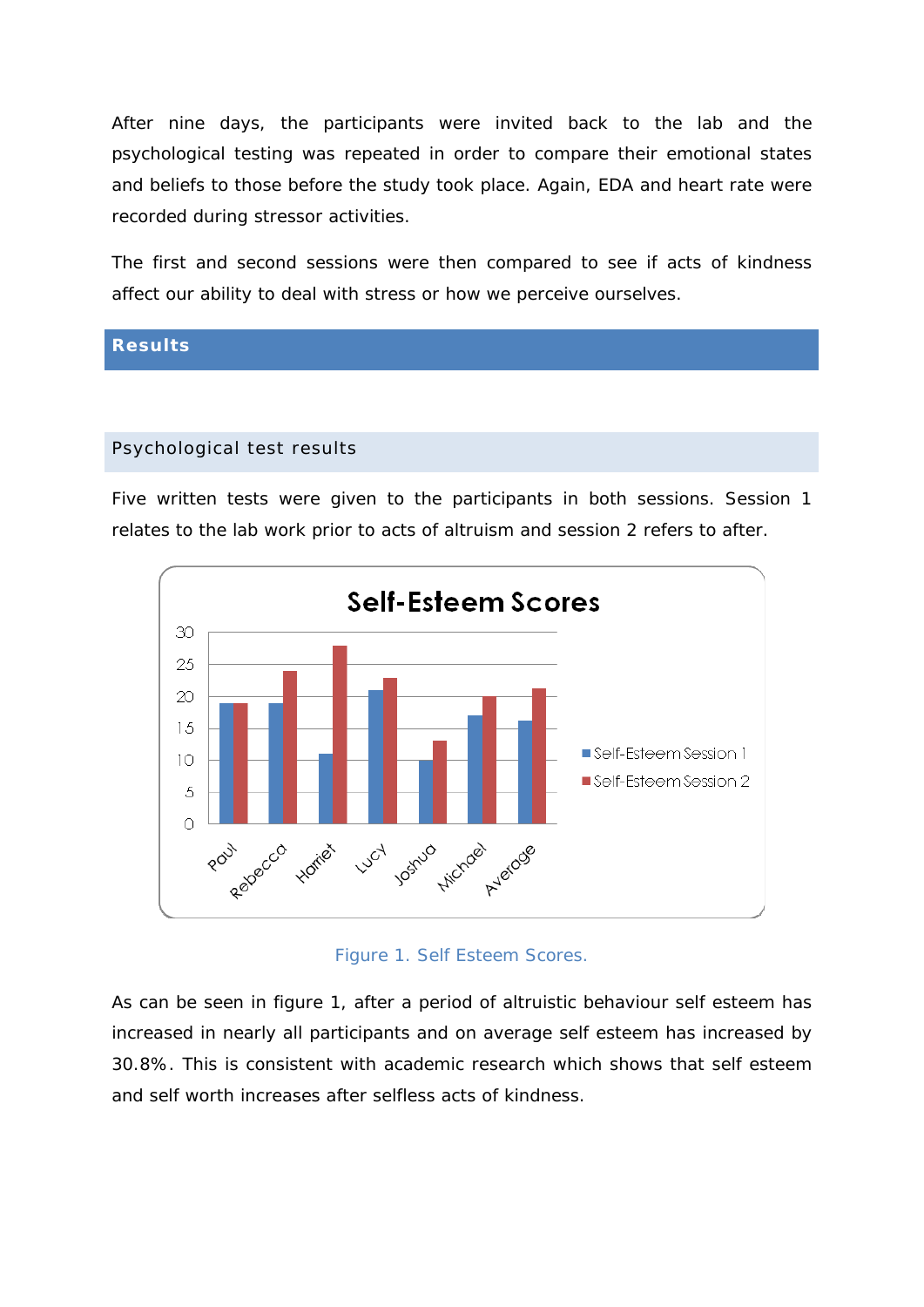

*Figure 2. Reported anger scores.* 

This questionnaire asked participants to report how they would react in anger related situations. Reported anger had reduced in all six participants after altruistic behaviour, by 22.8% on average. This is shown in figure 2. As self worth and positivity based on current thought has increased, this is to be expected.



*Figure 3. Current Thoughts (Introspective Analysis) Scale*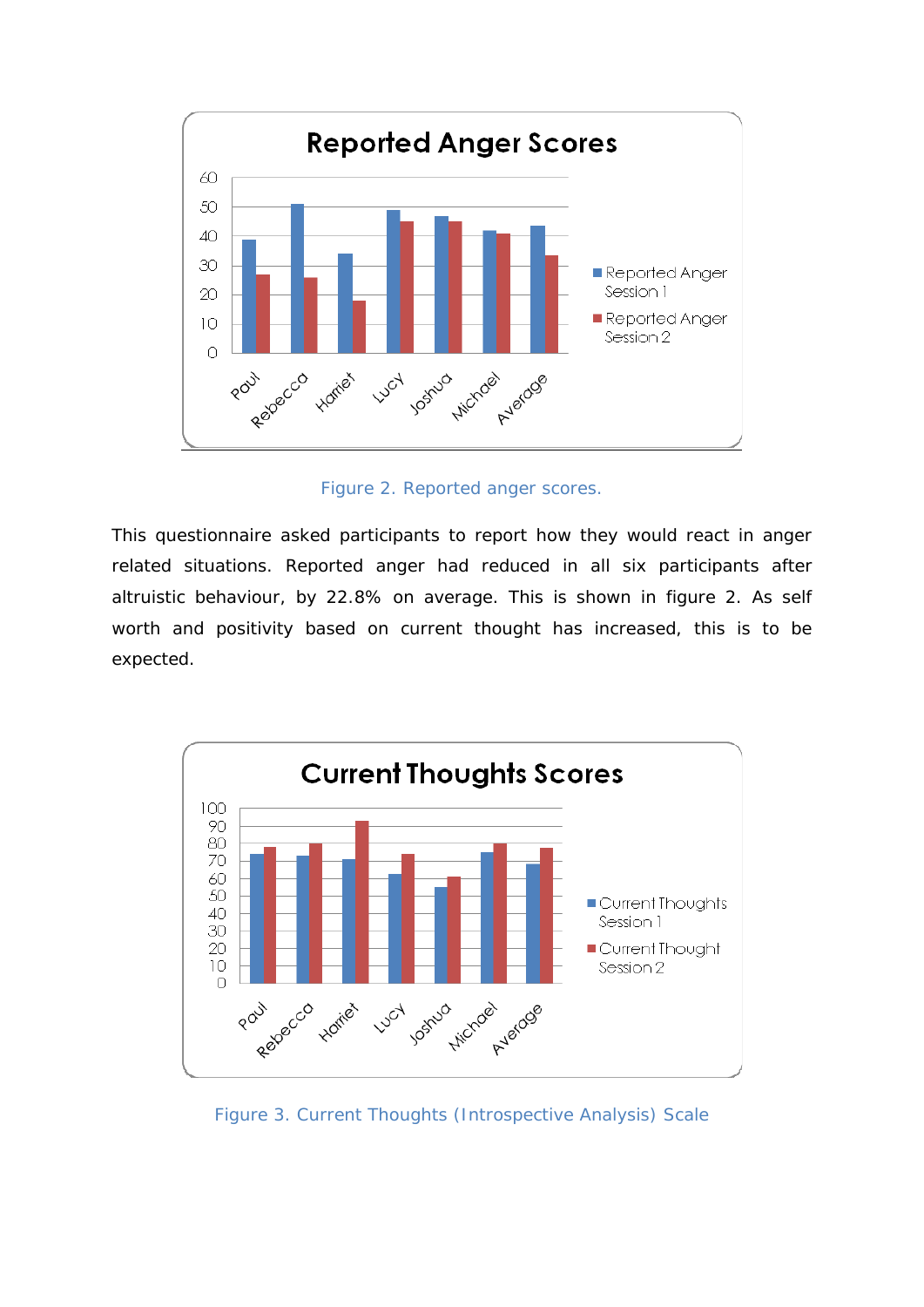The current thoughts scale is designed to measure thoughts and feelings about yourself at any one time. Based on this scale, 100% of participants had higher test scores, which indicates an increase in positive thoughts and feelings in subjects, shown in figure 3.

After the week of altruistic behaviour, self esteem increased, current thoughts were reported as more positive, and anger was reduced.

The Personal Attributes Questionnaire is designed to measure personal characteristics of the participant's personality, and is scored based on the masculinity (instrumentality) or femininity (expressiveness) of such qualities. Although the questionnaire is scored in terms of stereotypical gendered traits, it is important to note that these characteristics are considered desirable qualities for both men and women. For example, a masculine trait would be self confidence, whereas a feminine trait would be 'aware of feelings of others'. Prior to testing, we considered that expressive traits may be positively correlated with altruistic behaviour, due to the empathic and emotional nature of these qualities.

Tests showed that, consistent with prior estimations, expressive attributes increased on average by 10% from 71% to 81%. Instrumentality decreased very slightly by 2%. Therefore participants were more empathetic and aware of other people's feelings.

A fifth test was used as a psychological baseline for the other tests.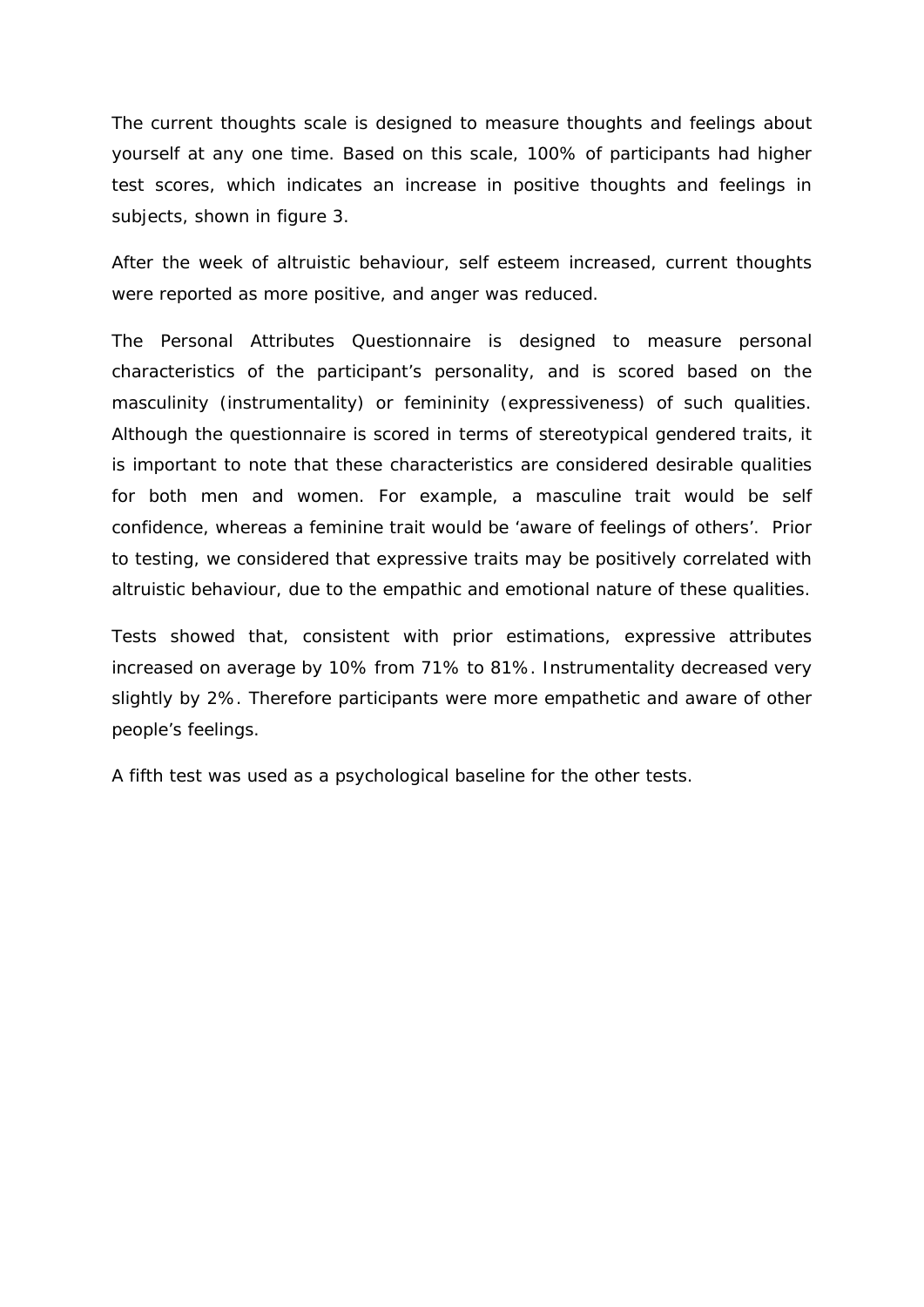#### EDA stress levels



*Figure 4. Example of raw EDA data during test* 

EDA is a sensitive measure of stress levels in humans. It can be reported as phasic and tonic. Phasic response refers to immediate response to a stimulus where stress levels are seen to spike momentarily and then drop off again. Tonic refers to the gradual overall increase in stress levels over time during a stressful situation. This can be seen in figure 4, an example taken from this study. The stress levels stay low during the baseline time and the time in which the participant is left to fill out subjective questionnaires, but then start increasing as soon as stressors are applied; showing tonic stress is increasing throughout the test. The phasic levels can be seen as the jagged spikes, showing instantaneous stress peaks.

In this experiment, tonic stress levels are of most relevance. It is a good indication of how the participant is able to deal with the whole test in terms of stress. The results of each section of the study can be compared to participant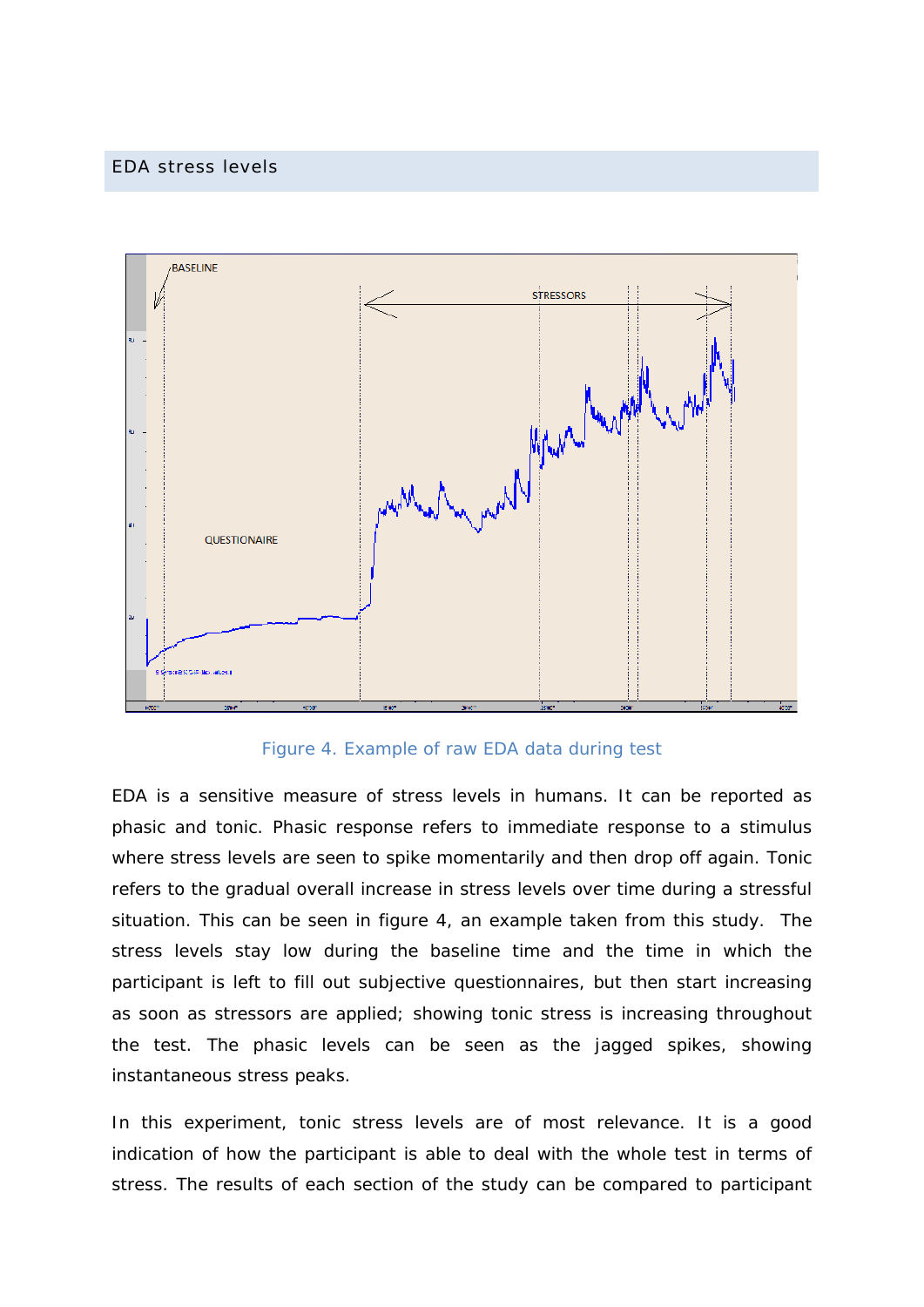baselines to give a good indication of how much stress levels have altered since the start of the test.



### *Figure 5. EDA Stress Response*

Figure 5 shows the average tonic stress levels during each activity in relation to the participants' 'baseline' levels (the level achieved when the participant is relaxing in a stimulus free environment).

 It can be seen that the stressors increased stress in both sessions as expected. However, it can clearly be seen that in the session before performing altruistic acts of kindness, the participants become more stressed more quickly in all activities. It is particularly interesting to note the difference in stress levels during the questionnaire task. This section required each participant to answer various questions about themselves on topics such as self perception, self esteem, anger perception etc. The EDA data suggest that they found answering questions of this nature to be much less stressful in the second session, suggesting a higher level of self confidence and ease.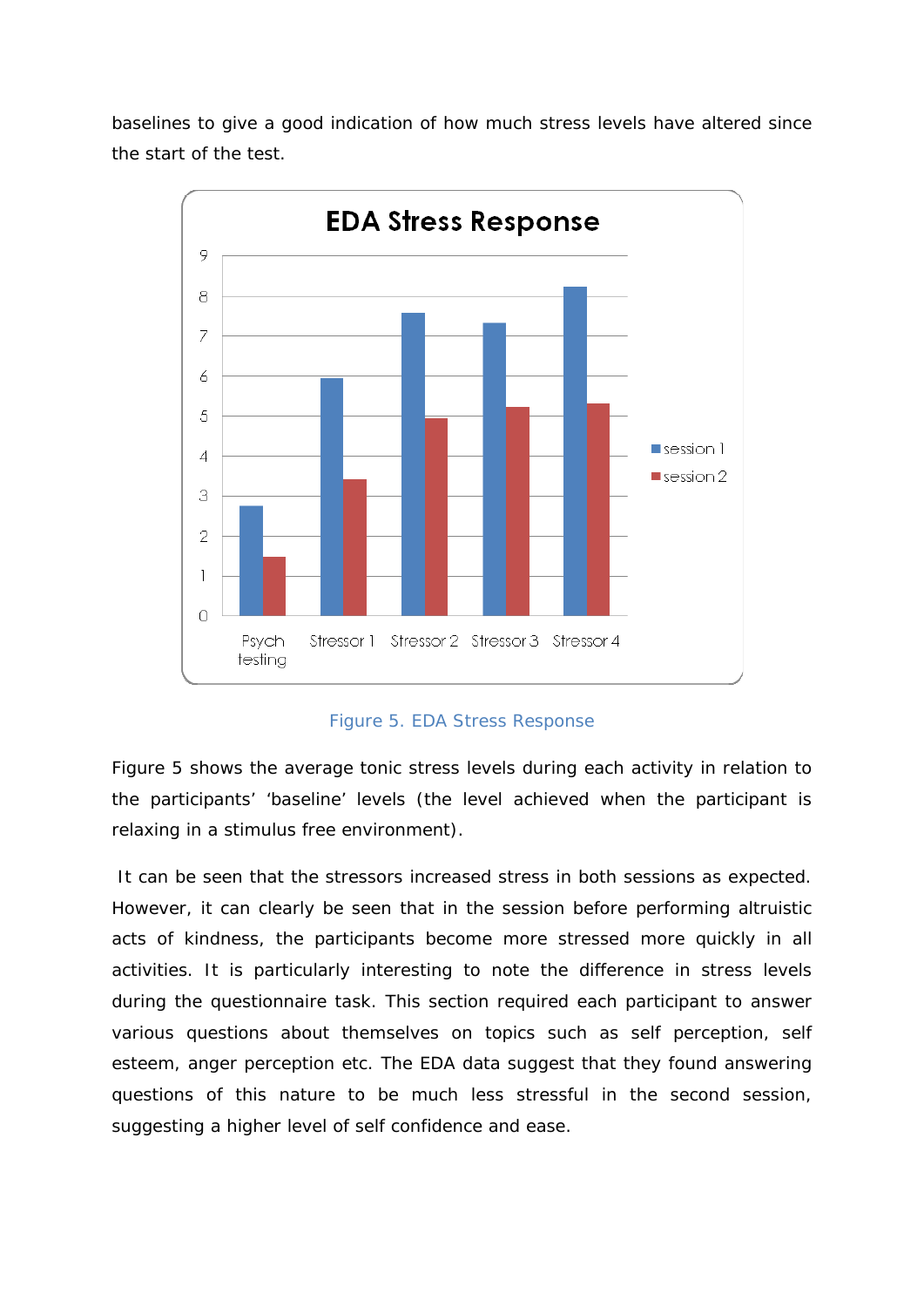

*Figure 6. EDA Stress response for all participants* 

Figure 6 shows the average EDA response for each participant over the two sessions. It is clear that five of the six participants were noticeably less stressed during the second session when compared to the first session. Michael's stress levels before and after the test week were effectively unchanged. He reported that his behaviour hadn't altered much because he naturally goes out of his way to help others. It is worth noting that he had the lowest stress levels to start with.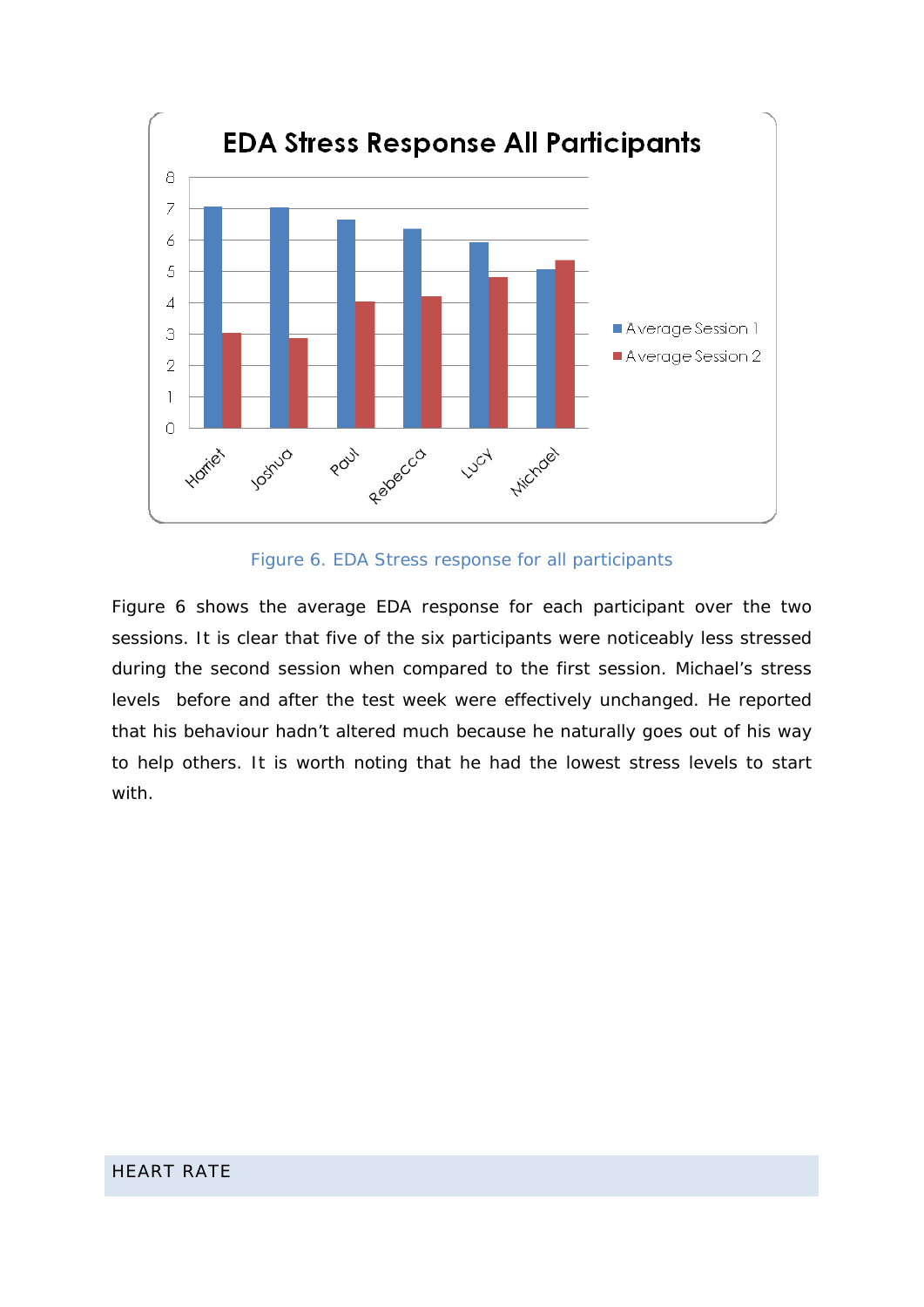

## *Figure 7. Average Heart Rate*

In this study, heart rate was not affected in any statistically significant way by the cognitive stress that the participants were put under in the laboratory. Heart rate increases due to stress when the body releases hormones to activate the 'fight or flight' response. This hormone release occurs due to physical stressors. The cognitive stressor techniques used in this study activate this type of physical response.

#### Conclusion

Participants were given total flexibility to do whatever they felt appropriate during their week of generosity, and this resulted in a range of activities, from small expressions of kindness to larger proactive acts (some examples of these can be found in appendix 2). This provided unexpected turns of reciprocating generosity. This may indicate that helping others actually causes them to behave in an altruistic manner themselves.

We found a clear correlation between positive self-perception and lower stress levels. These improvements came about in all participants after they took part in a week of altruistic behaviour. This suggests that it was the altruistic behaviour that helped cause a change in people, reducing stress and increasing feelings of self-worth and positivity.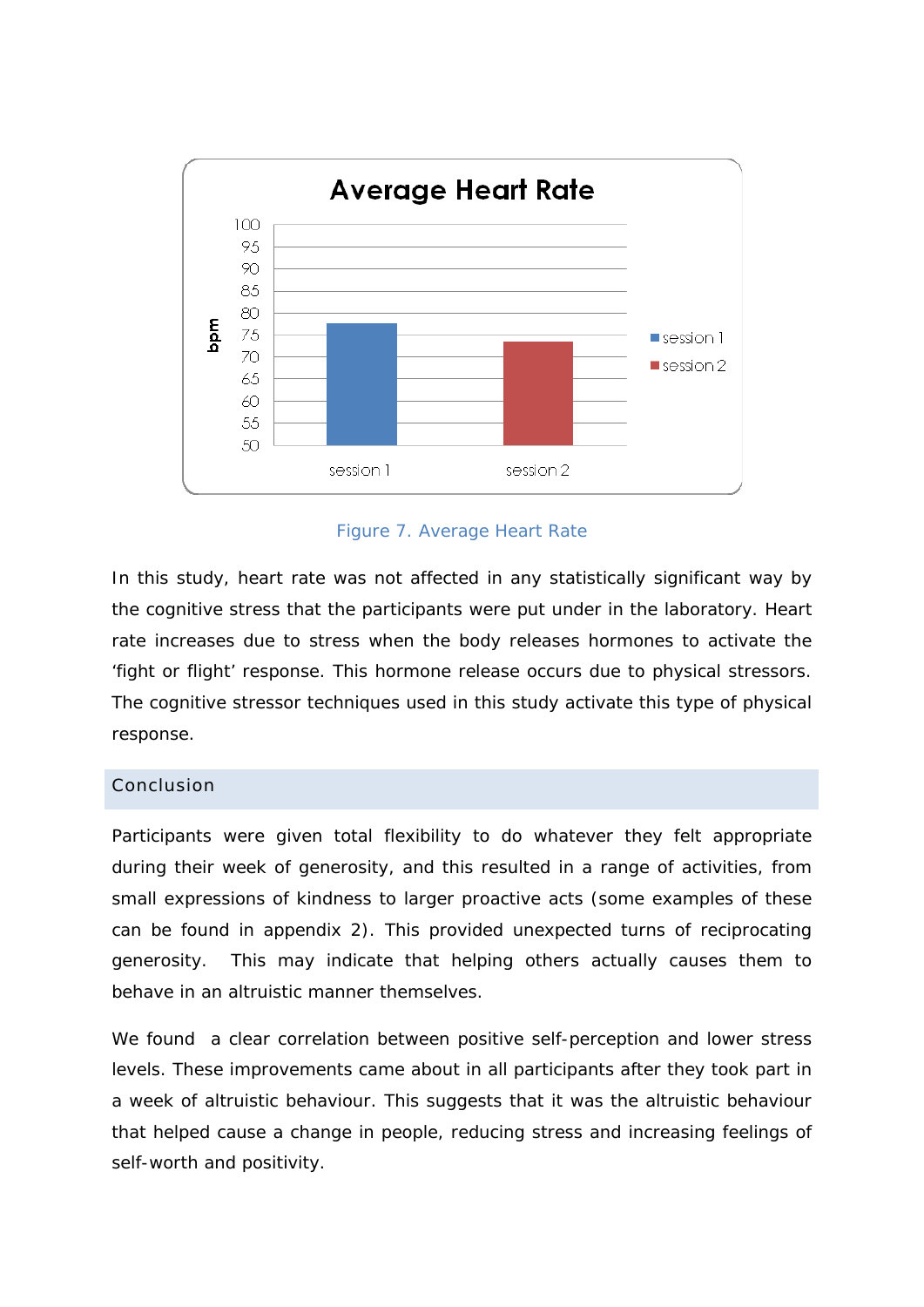If the research was conducted over a longer period of time with an increased sample size, it would be possible to investigate whether the increased emotional wellbeing in the short term leads to long term emotional and wellbeing.

It is well documented that excess stress can manifest itself in physical form with symptoms including ulcers, over or under eating and paranoia. The positive results of this study offer a good baseline for a more comprehensive study addressing whether the reduced stress levels lead to positive, long term physical health benefits.

#### **Appendices**

#### Appendix 1: Stroop test

The Stroop test is a psychological test used for attention and reaction measurements. During the test, various names of colours are displayed; with the text in a colour other than that name (e.g. the word 'red' is displayed in blue text). The participant must identify the text colour and not the name spelled out.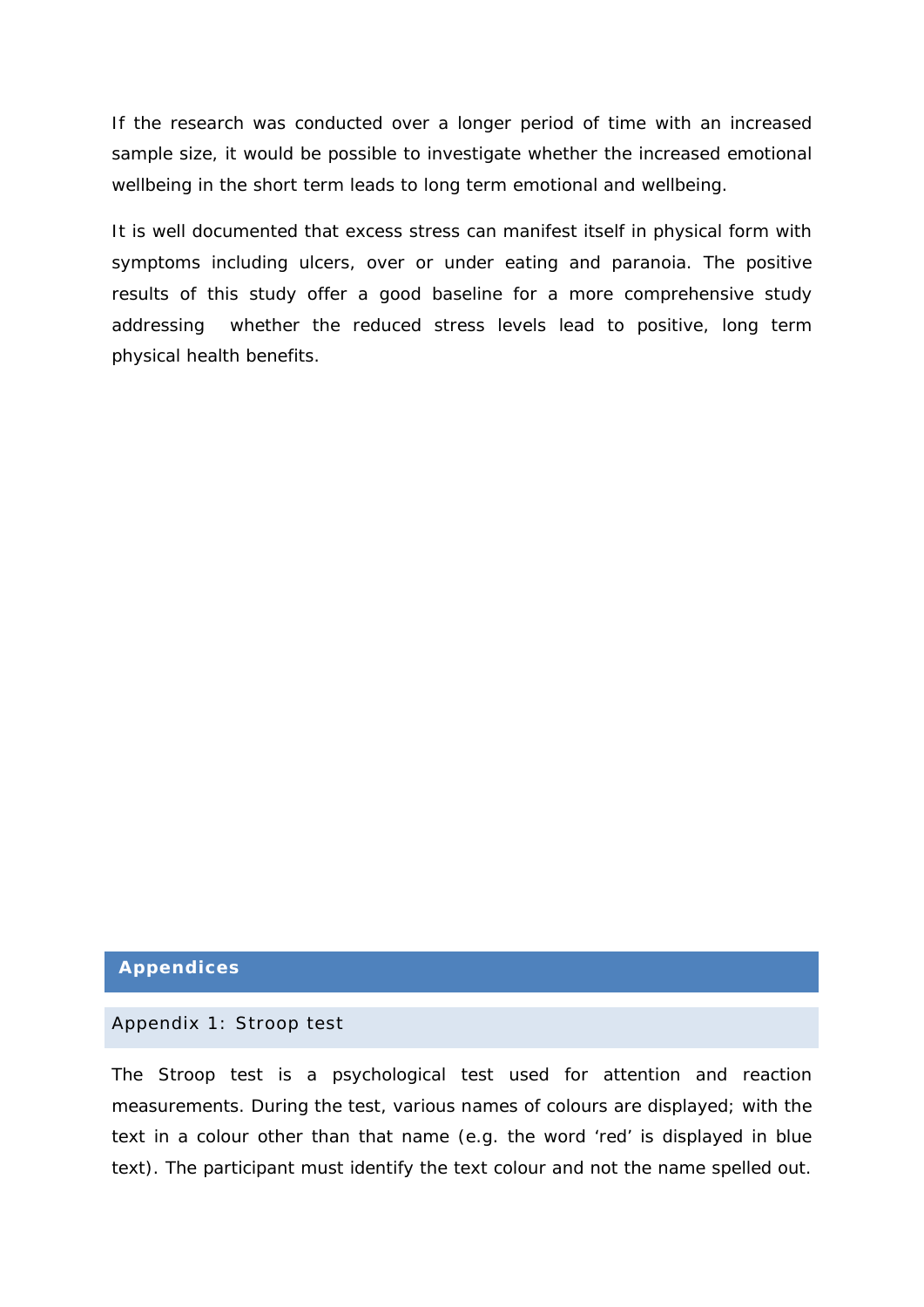In this case, to add an element of urgency and raise stress levels, this particular version gave each choice cycle a time limit of three seconds or so. If the time ran out or the participant got the colour wrong, their score would be recorded and they would have to start again.

#### Appendix 2: Participant quotes:

 "The woman was really, really happy that I helped her, and a bit shocked, I think. It did affect my mood and made me glad that I had made her happy" – Michael (Helping older woman pack bags and take to car).

"The guy was so shocked that I had given him money, he seemed quite overcome, which it was really nice to see"- Harriet (Giving homeless man £10)

"I was surprised at how grateful people were when I did such small things; it made me think about how little we actually do for others in our day-to-day lives"- Joshua (Letting people in front in a supermarket queue)

"I found it difficult to do nice things when I was having a bad day, but it actually made me feel a little better"- Joshua

"I felt really good as I was able to treat people I care about, when I usually can't. It was lovely to be able to do that"- Harriet (Bought round of drinks)

"Although I do see my Nan every week, it was lovely to be able to do something really nice for her"- Lucy (Paid for Nan who is ill to have a manicure).

#### Appendix 3: Participants details

| <b>Participant Name</b> | Age | Area of work            | Location        |
|-------------------------|-----|-------------------------|-----------------|
| Paul                    | 39  | <b>Account Director</b> | Hove            |
| Rebecca                 | 36  | Media                   | Hove            |
| Harriet                 | 30  | Housewife               | <b>Brighton</b> |
| Lucy                    | 18  | Student                 | <b>Brighton</b> |
| Joshua                  | 44  | Radio Presenter         | Hove            |
| Michael                 | 54  | Actor                   | Brighton        |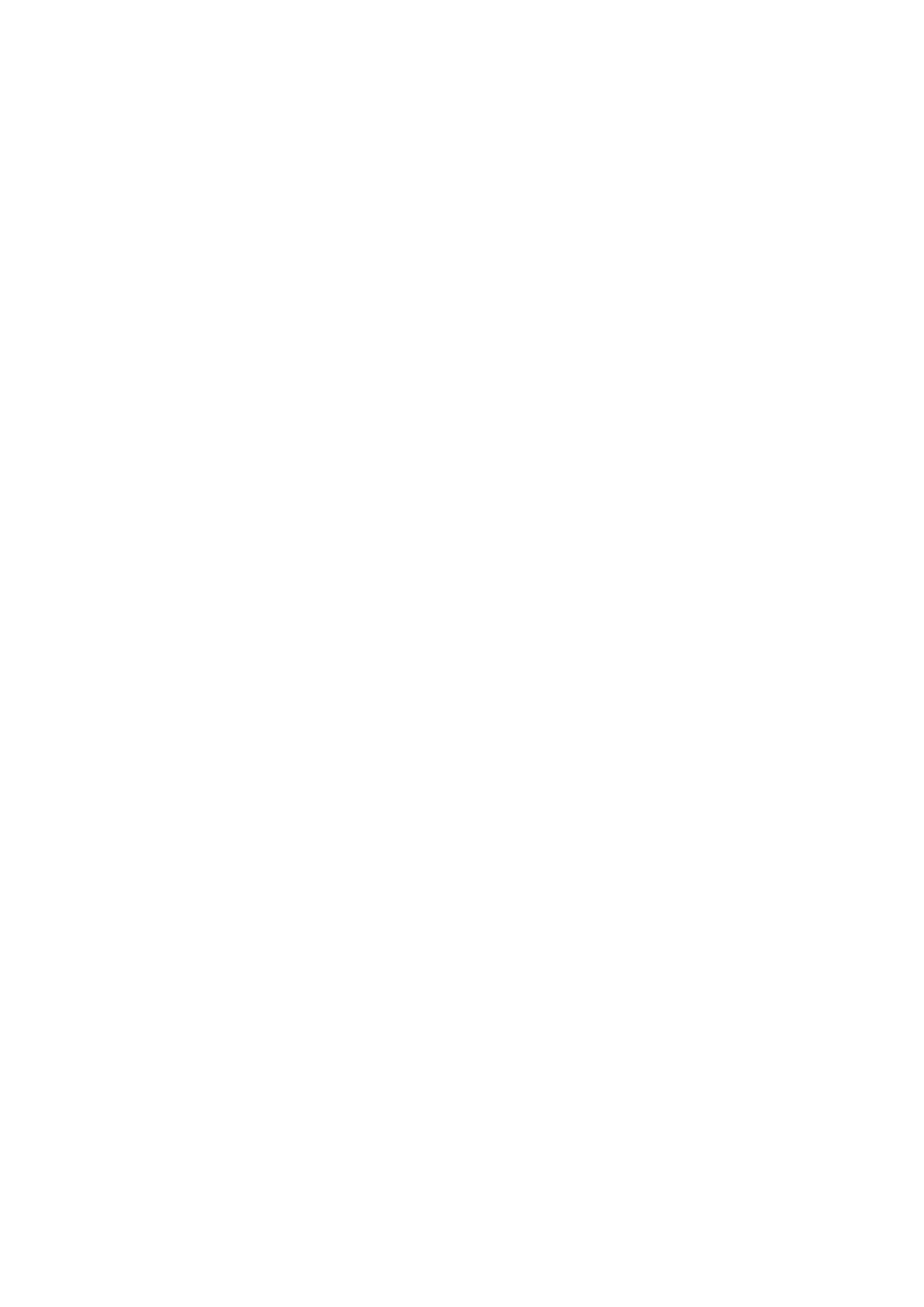#### References

Baumgartner, T. et al (2008) *Oxytocin Shapes the Neural Circuitry of Trust and Trust Adaptation in Humans.* Neuron, [Volume 58, Issue 4](http://www.cell.com/neuron/issue?pii=S0896-6273%2808%29X0011-X), 639-650, 22 May 2008

Brunier, G et al (2002*). The psychological well being of renal peer support volunteers.* [Journal of Advanced Nursing,](http://www.ingentaconnect.com/content/bsc/jan;jsessionid=x2kf3ooxl34u.alexandra) Volume 38, Number 1, April 2002, pp. 40-49(10)

Damasio, A, et al (2007) *Damage to the prefrontal cortex increases utilitarian moral judgements.* Nature 446, 908-911.

Harbaugh, B.T, Mayr, U & Burghart, D.R, (2007) Neural responses to taxation and voluntary giving reveal motives for charitable donations. Science 2007 Jun 15; 316(5831):1622-5.

McClelland et al (1988) "The effect of motivational arousal through films on salivary immunoglobulin", *Psychology and Health*, Vol. 2, pp. 31-52.

Moll, J et al (2006*), Human fronto–mesolimbic networks guide decisions about charitable donation*. PNAS, October 17, 2006 vol. 103 no. 42 15623-15628

Otake, K., Shimai, S., Tanaka-Matsumi, J., Otsui, K., & Frederikson, B.L. (2006) *Happy People Become Happier Through Kindness* Journal of Happiness Studies, 7. 361-375

Post, S.G, (2008) *Altruism, happiness, and health: it's good to be good*. International Journal of Behavioural Medicine. Volume 12, Number 2, Pages 66- 77

Rein. G, Atkinson, M and McCraty, R (1995). The Physiological and Psychological Effects of Compassion and Anger. Journal of Advancement in Medicine. 1995; 8(2): 87-105.

Schnall, S., Roper, J. & Fessler, M. T. (2010) *Elevation Leads to Altruistic Behavior Psychological Science* published online 29 January